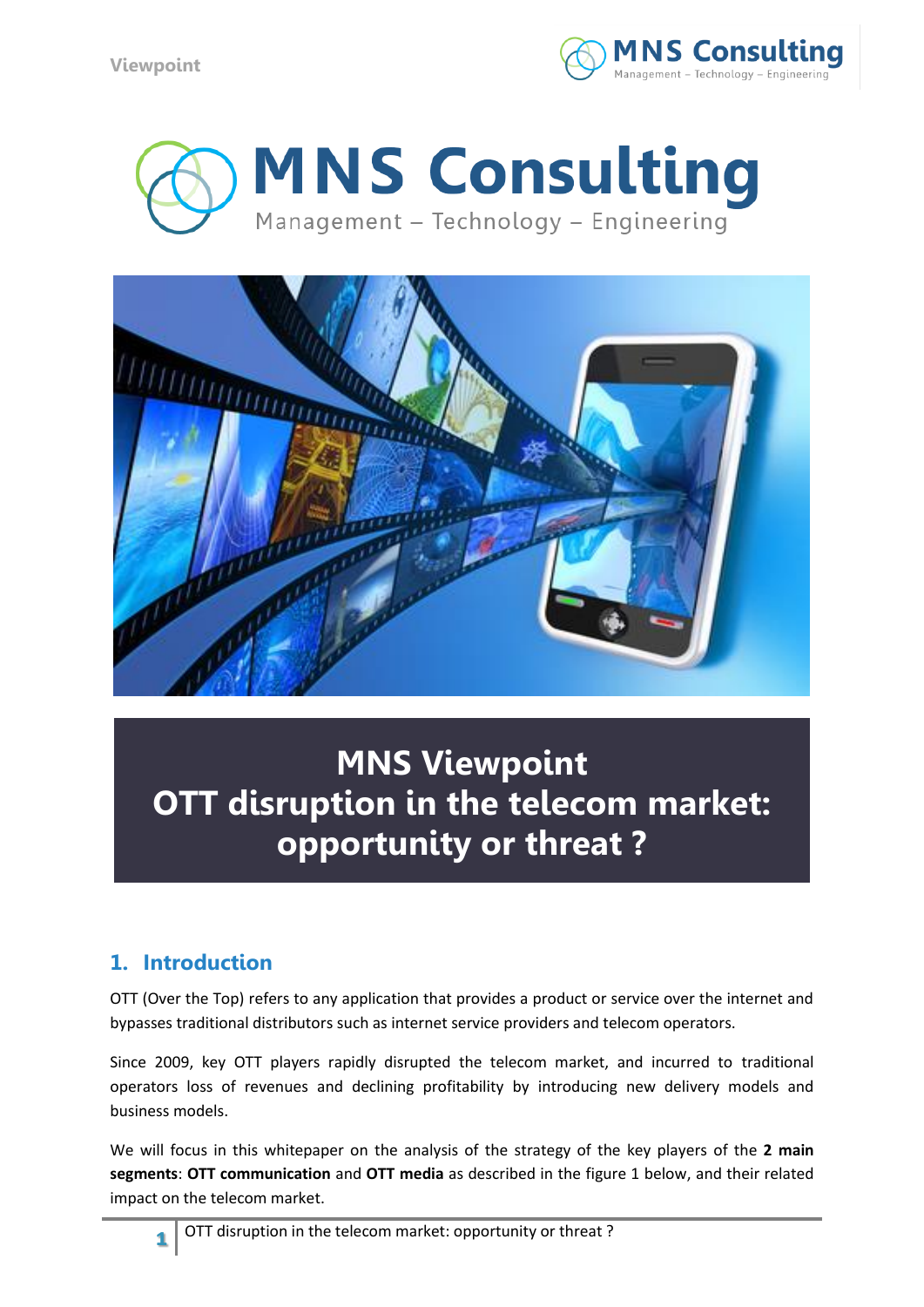

| <b>OTT Communication</b> | <b>OTT Media</b>                      |
|--------------------------|---------------------------------------|
| <b>Text Messaging</b>    | TV - Video delivery<br>Audio delivery |
| Voice & Video Messaging  | Gaming                                |

#### **Fig.1: the 2 main OTT segments**

. The market is dominated by the « Fab Five », composed by: Google, Apple, Microsoft, Facebook, Amazon, which usually operate on both segments.

### **2. Communication segment**

The communication segment is splitted in two:

- Messaging applications such as WhatsApp
- Voice and Video applications such as Skype.

But more and more OTT applications provide both services on the same platform.

OTT communications providers basically deliver **"free" services**: they enable to send text, media messages, or to make voice and video phone calls via a dedicated "VoIP" application free of charge.

They **create minimum constraints** and **requirements** for consumers who only need to get compatible devices with internet access. (Potentially both end-users need to install the same application, the same mobile OS or a termination enabled service).

This strategy has **leaded to quick successes** and **opened new perspectives:** OTT applications are today overtaking traditional SMS and voice services. According to Analysys Mason (see Figure 2), SMS is taken over by OTT messaging (including text and media messages) since 2013.



**Fig.2: Messages forecasts (trillion)**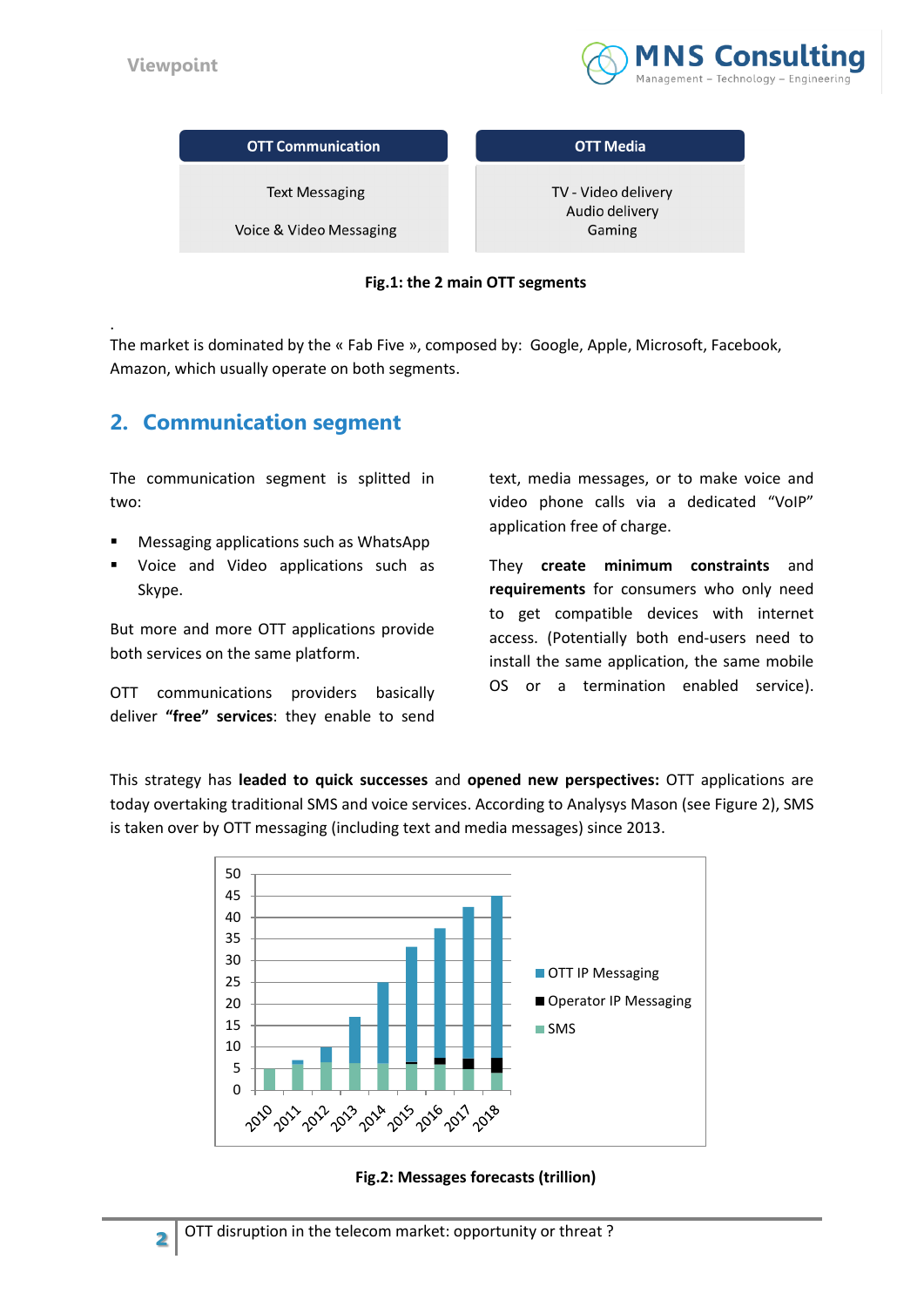

#### **Viewpoint**

The SMS market is forecasted to decline, however not as sharply as predicted few years ago. It will continue to drive the global revenue of this segment since OTT communication players are still struggling to monetize efficiently their services.

OTT services provide additional features, such as availability status, group discussion, file sharing, stickers, localization based advertisements … and most of them are free via an internet connection through WiFi or a mobile data plan based on 3G or 4G.

As a result, OTT's communication growth induces **key challenges for telecom companies**:

- Explosion of the data traffic resulting in **huge investments** in order to cope with consumers bandwidth demand,
- **More competition**,
- **Fading revenues** notably on the voice segment and a global **reduction of operating margins.**

### **3. Media segment**

**3**

OTT Media delivers TV-Video, Audio and Gaming content using the open internet and without intervening carriage negotiations or infrastructure investments.

This market is very dynamic: the key OTT TV-Video segment is forecasted to reach 51 B\$ in 2020 (source Digital Research).

OTT Media enable linear (live streaming) or "on demand" (VoD) content delivery. The content provider can be whether a traditional production or an individual. The aim is to shift end users' behavior towards media content, by providing richer services in terms of content, available at anytime and via any connected devices.

The targeted customers are mainly private users, and the main revenues of TV-Video segment, is coming from Advertisements.



**Fig.3: Overview of the delivery process**

As a result, OTT Media are **strongly impacting the telecommunication industry**:

- The first impact is related to **content distribution changes**. The traditional mode of consumption is replaced by a new one where several devices can be used to access to the services.
- The selection of content is almost **limitless and accessible whenever, wherever**, as long as the device is connected.
- Regarding Pay TV OTT players, for a subscription fee the consumer is offered an access to a broad choice of TV movies and programs, unlimited, with a high definition quality. Thus, they are **creating new Business models.**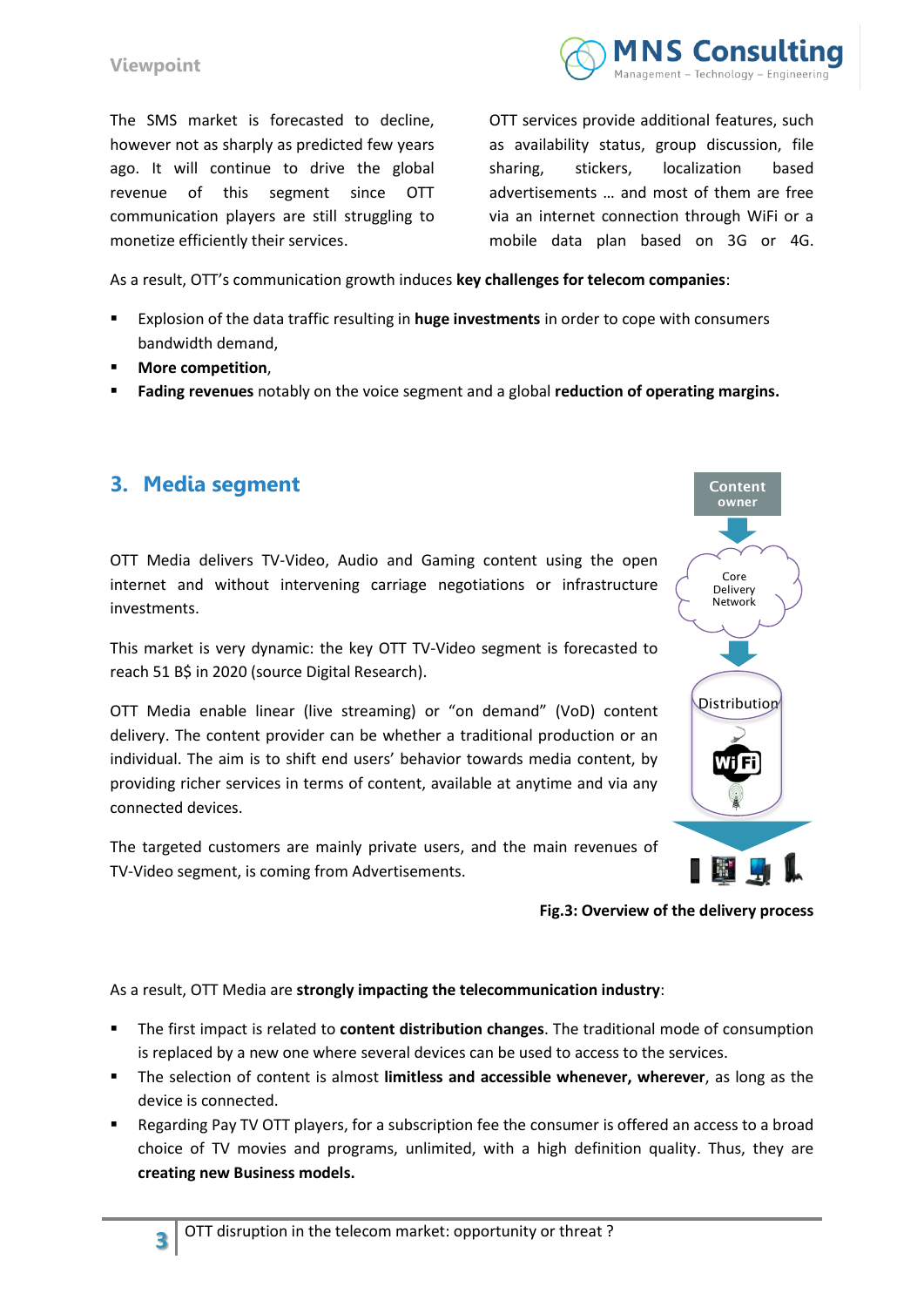

- Network Operators **used to provide control and distribute the media content**. When OTTs have emerged, their only value and task became the delivery of content packets.
- **The explosion of data traffics**: OTT media is the major contributor to the boming mobile data traffic with VoD and Live Streaming (Youtube is at the forefront of this revolution)

**The main change induced by OTT media is related to the content access and the final distribution. Contents are now available at anytime, anywhere and with any connected device**

## **4. Key players**

**4**

Referring to Frost & Sullivan analyst, here the following figure 4 is providing a classification of the key players:



**Fig.4: OTT Key players in Voice, TV-Video and Audio segments**

But the market is still dominated by the "Fab Five": Google, Apple, Microsoft, Facebook, and Amazon.

They have acquired the main "pure" OTT players with different rational behind:

- Integration within their own ecosystem (Microsoft with Skype) or
- To let them operate as a separate entity (Facebook with WhatsApp)

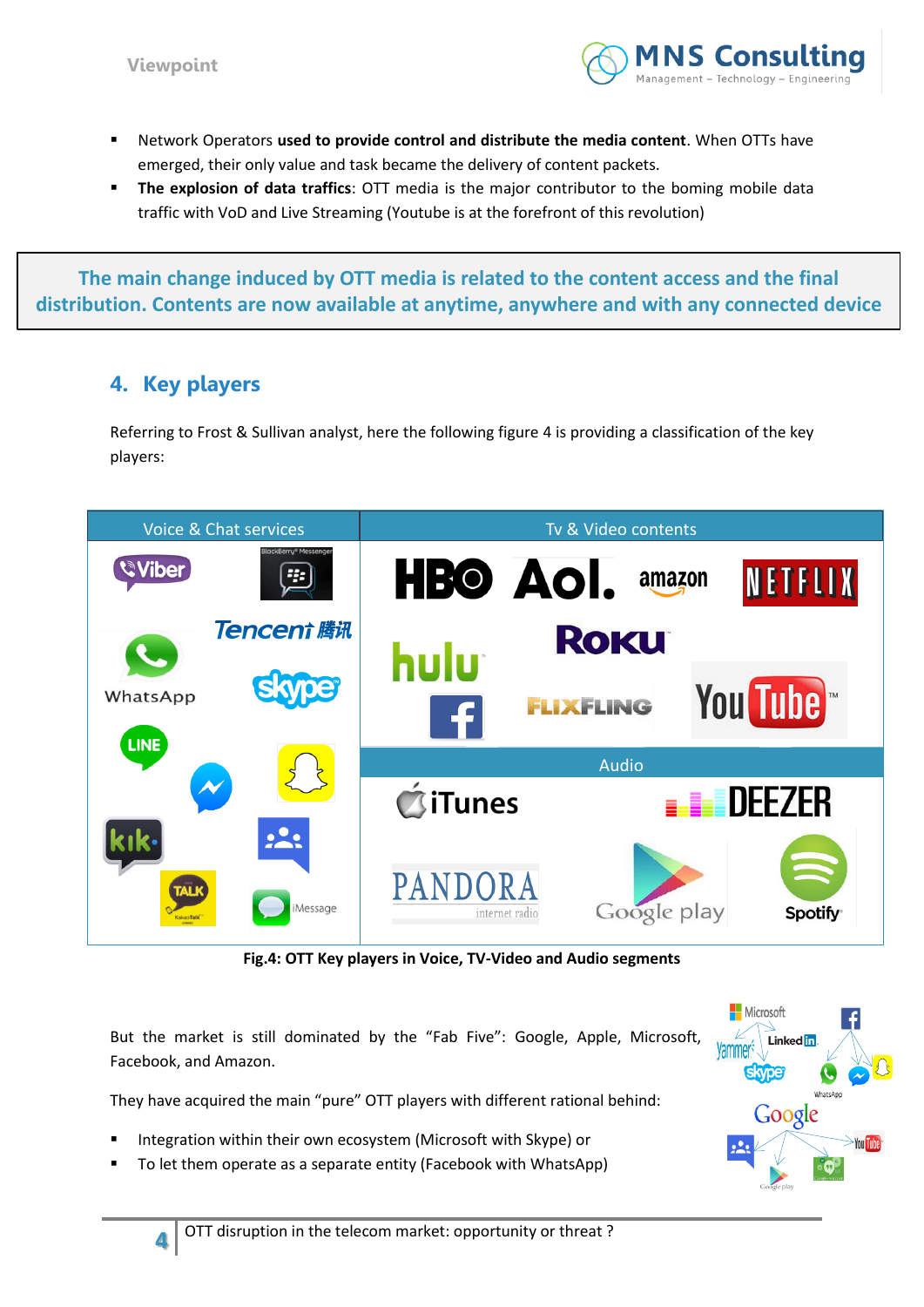

# **5. The disruption induced by the launch of OTTs**

During the last 7 years, the rapid growth of OTT players quickly leaded to huge loss of revenues for traditional Telecom providers, especially regarding voice and messaging market segments. The impact has been most evident in Europe where notably WhatsApp gained a particular traction.

Today, the loss of revenue to OTT messaging services is worth 7% in the voice segment, and up to 28% of mobile network operator's messaging revenue (Source OVUM), and the forecasts clearly underline the growing market share of OTT messaging players. **Fig.5: Operators' EBITDA Margin**



However, there are signs of stabilization in the margin trends since 2014, mainly due to market consolidation, moves and rationalization of operators.

Several strategies have been adopted by mobile network operators (MNOs), in order to compete with OTT players:

- **A defensive strategy**: consisting to block OTT services in particular VoIP. For example, last year UAE operators blocked the VoIP call functionality rolled out by WhatsApp messenger.
- **An offensive strategy**: where MNOs develop and promote their own OTT messaging service. For example, in France, Bouygues Telecom has launched « World& YOU », an OTT messaging app like, enabling to send messages and make calls for the company's customer who are staying abroad. The pre-requisite is to have a WiFi access.
- **A collaborative strategy**: working closely with OTT messaging players in order to monetize effectively the services. For example, Vodafone UK has launched a data plan, available with a 4G subscription that gives a free subscription to Netflix or Spotify for example.
- And finally the **neutral strategy:** adopted by a large majority of network operators few years ago**.**

**The combination of offensive and collaborative strategies seems to be the most relevant to be adopted by telecom operators**

**5**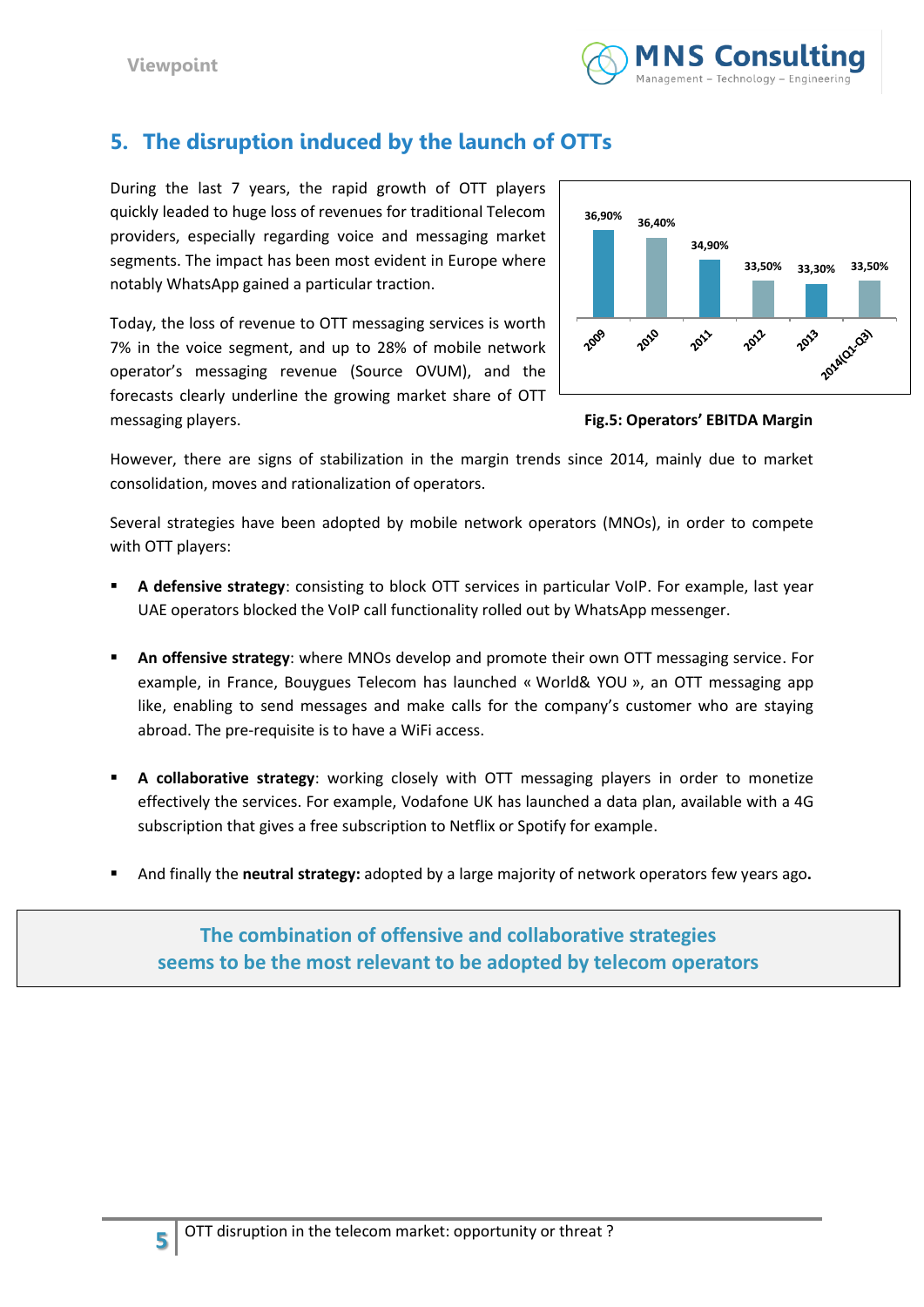

# **6. The key issues for OTT development**

Even if OTTs were successful in the last decade, they are still facing major challenges to continue their development:

- **The need for global reach**: infrastructure is a key challenge for OTT players. Even though reachability is not an issue within big connected cities and more generally in developed countries, according to the latest figures from Internet World Stats**,** 57% of the world population don't have access to internet
- **High and dynamic consumer demand:** end users are having more and more requirements regarding the quality of experience as well as the richness of the contents. OTT services are unmanaged and the quality of delivery depends on the quality of the end user's network. However, major improvements have been made in the end delivery chain including for example ABR streaming which enables the switch between different versions of a given video when a low bandwidth is detected.
- **Regulatory challenges**: regarding Pay TV operators and audio content distributors. Rights management have been an increasing issue with the proliferation of Peer to Peer sharing
- **Monetization of OTT services**: deals with the ability of OTT players to find the right business model that gives incentives to pay for their services. That statement is particularly true for OTT communication players.
- **The ability** to add more adjacent services thanks **to localization, target advertising and a more sophisticated use of end users pieces of information.**
- **A better collaboration** between OTT players and connected devices manufacturer, in order to expand their device penetration and notably within emerging markets. According to GSMA study, the adoption rate within developed markets has almost reached 60% in 2014, ranging from 51% in Europe to 70% in North America

**Reachability, less dependence to traditional players' infrastructure and a good monetization model is key to the growth of OTT players**

**6**